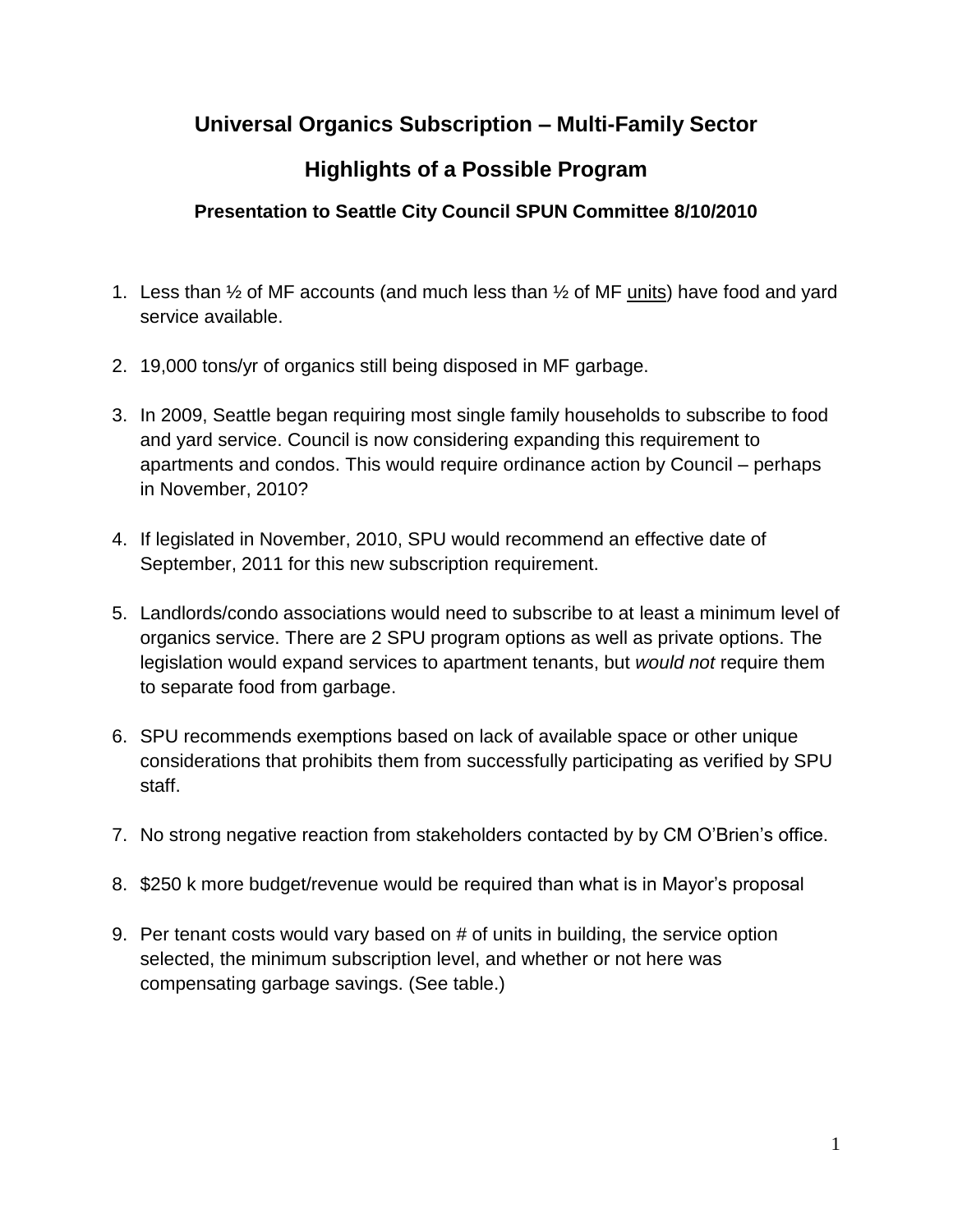# **Universal Organics Subscription – Multi-Family Sector, con't:**

| <b>Building</b><br><b>Size</b> | <b>Likely Garbage</b><br><b>Bill</b>         | <b>Likely Food Waste</b><br>(FW) Cart Bill<br>(for weekly pickup)                                                                                                         | <b>Potential Cost Impact</b><br>per Unit                                                             | <b>Appx Buildings</b><br><b>Already Signed-up</b>                                                       |
|--------------------------------|----------------------------------------------|---------------------------------------------------------------------------------------------------------------------------------------------------------------------------|------------------------------------------------------------------------------------------------------|---------------------------------------------------------------------------------------------------------|
| 15 units                       | \$225/mol (2)<br>yard dumpster,<br>weekly)   | \$6/mo (32 gallon curb<br>cart)<br>\$25/mo (32 gallon on-<br>site cart)                                                                                                   | \$15/mo for Garbage<br>\$0.40/mo for curb FW<br>cart or<br>\$1.65/mo for on-site<br><b>FW</b>        | 60%                                                                                                     |
| 30 units                       | \$365/mo<br>(4)<br>yard dumpster,<br>weekly) | \$6/mo (32 gallon curb<br>cart)<br>\$48/mo (64 gallon<br>curb cart)                                                                                                       | \$12/mo for Garbage<br>\$0.20/mo for curb FW<br>cart or<br>\$1.60/mo for <u>on-site</u><br><b>FW</b> | 40%                                                                                                     |
| 75 units                       | $$1090/mol$ (4<br>yard dumpster,<br>3x/week) | \$8/mo (96 gallon curb<br>cart)<br>\$56/mo (96 gallon on-<br>site cart)                                                                                                   | \$15/mo for Garbage<br>\$0.10/mo for curb FW<br>cart or<br>\$0.75/mo for on-site<br><b>FW</b>        | 25%                                                                                                     |
| <b>Notes</b>                   |                                              | Buildings can choose FW<br>service:<br>Low cost curb service<br>with customer rolling<br>out cart<br>On-site service with<br>driver retrieving cart<br>Private collectors | Some buildings garbage<br>bill could be reduced as<br>they divert more food<br>recyclables.          | Many buildings<br>already have carts<br>for yard debris and<br>are beginning to use<br>for food scraps. |

### **Examples of Potential Garbage and Food/Yard Bills for Apartments/Condos**